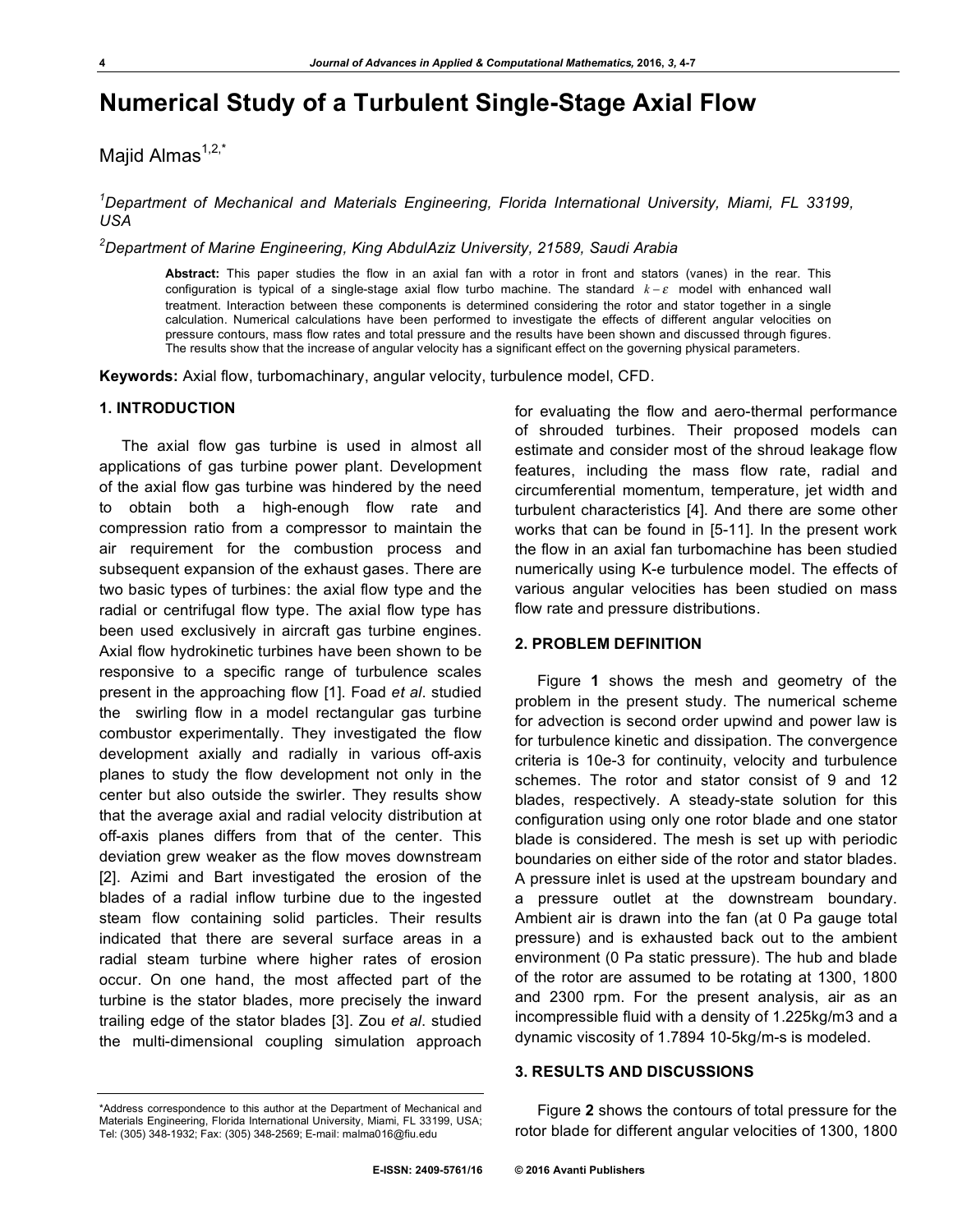

**Figure 1:** Geometry and grid generation of the problem.



**Figure 2:** Contours of total pressure for the rotor blade and hub for different angular velocities of 1300, 1800 and 2300(rpm).

and 2300 (rpm). As the angular velocity increases the value of pressure increases, As shown in the figure for angular velocity value of 1300rpm the maximum value of the pressure is 193 Pa and this value increases to 280 and 460 Pa for velocity values of 1800 and 2300 respectively. The high pressure that occurs on the leading edge of the rotor blade is due to the motion of the blade.

Figure **3** displays the mass flow rate at the exit of the domain. These values are only for one blade of stator. The total value of the mass flow rate would be multiply by 12 as stator consists of 12 blades. Mass flow rate increases as the value of angular velocity grows. The mass flow rate at the domain exit is near 0.016kg/s for velocity of 1300rpm. As the velocity enhances to 1800 and 2300rpm, the mass flow rate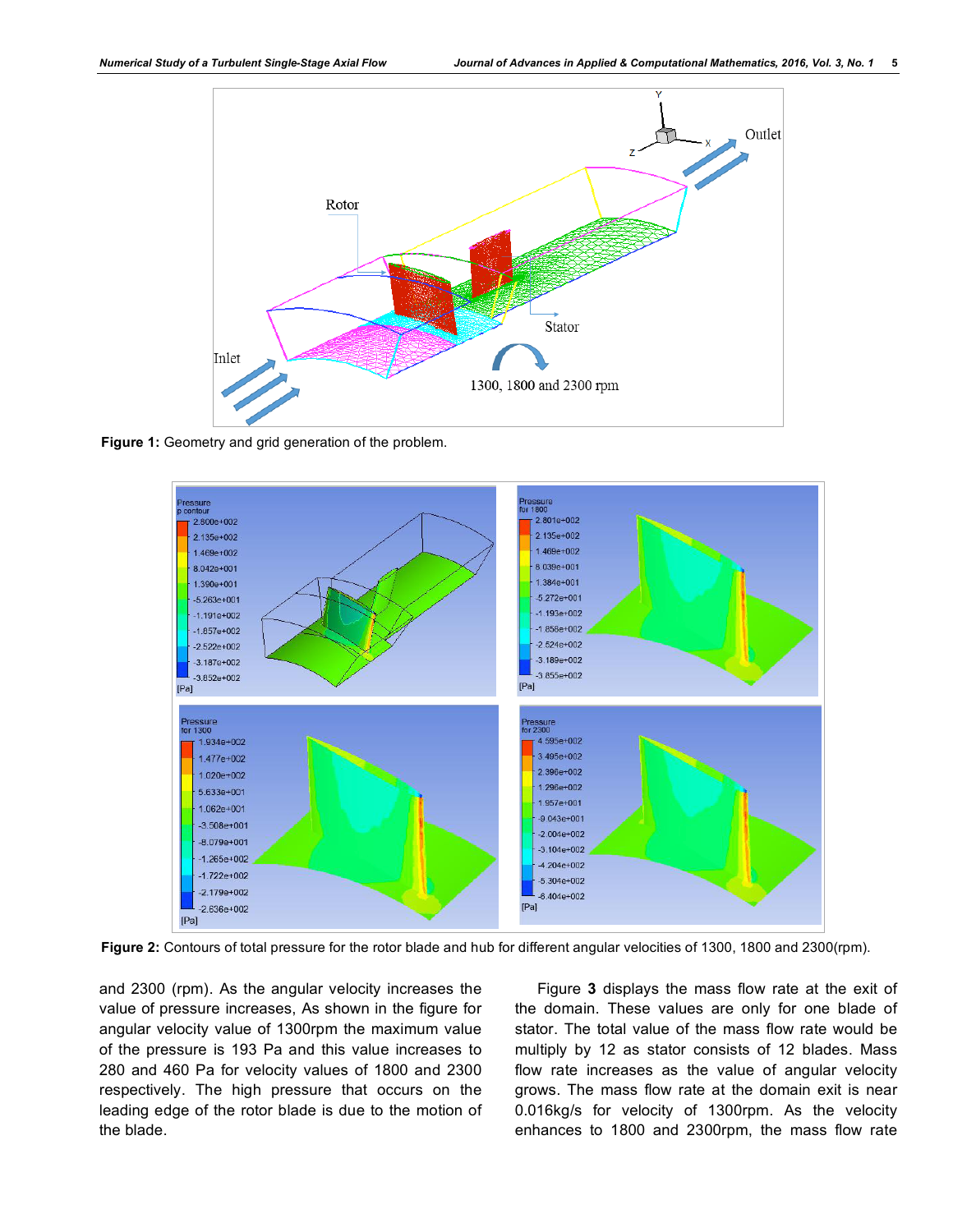

**Figure 3:** Mass flow rate at the exit of the domain for different angular velocities of 1300, 1800 and 2300(rpm).

value increases to about 0.019kg/s and 0.025kg/s respectively.

Total pressure profiles of rotor for different angular velocities of 1300, 1800 and 2300(rpm) are demonstrated in Figure **4**. The total pressure value drops at the beginning as it reaches its lowest value at the location of 0.1and then it grows gradually for velocity values of 1300 and 1800 but more sharply for 2300rpm to reach its peak at the location of 0.135. This value the drops at 0.14. As can be seen from the figure, growth of angular velocity has a significant effect on the value of total pressure. Total pressure profiles



**Figure 4:** Total pressure profiles of rotor for different angular velocities of 1300, 1800 and 2300(rpm).

show that the maximum value increases form 25 Pa to 40 Pa and 70 Pa as the values of velocity increases from 1300rpm to 1800rpm and 2300rpm respectively.

### **CONCLUSIONS**

In this study a numerical modeling of a steady-state solution for rotor and stator blades is performed using turbulence  $k - \varepsilon$  model [12]. The numerical results have been shown and described through graphs. The effects of angular velocity has been studied on pressure contours, mass flow rates and total pressure. Results reveals that increasing the angular velocities has a significant impacts on these physical governing parameters. Numerical results showed that the value of total pressure noticeably enhances as the values of the velocity increases from 1300rpm to 1800rpm and 2300rpm. And also the mass flow rate shows a similar increasing trend as the values of angular velocities increase.

## **ACKNOWLEDGMENTS**

The author would like to thank both the Saudi Arabian Cultural Mission in Washington D.C. and King Abdulaziz University in Jeddah, KSA for their support.

### **REFERENCES**

- [1] Chamorro LP, Hill C, Morton S, Ellis C, Arndt REA and Sotiropoulos F. On the interaction between a turbulent open channel flow and an axial-flow turbine. J Fluid Mech 2013; 716: 658-670. http://dx.doi.org/10.1017/jfm.2012.571
- [2] Foad Vashahi, Sangho Lee and Jeekeun Lee. Experimental Analysis Of The Swirling Flow In A Model Rectangular Gas Turbine Combustor. Experimental Thermal and Fluid Science 2016; 76: 287-295. http://dx.doi.org/10.1016/j.expthermflusci.2016.03.032
- [3] Mehdi Azimian and Hans-Jörg Bart. Computational analysis of erosion in a radial inflow steam turbine. Engineering Failure Analysis 2016; 64: 26-43. http://dx.doi.org/10.1016/j.engfailanal.2016.03.004
- [4] Zhengping Zou, Jingyuan Liu, Weihao Zhang and Peng Wang. Shroud leakage flow models and a multi-dimensional coupling CFD (computational fluid dynamics) method for shrouded turbines. Energy 2016; 103: 410-429. http://dx.doi.org/10.1016/j.energy.2016.02.070
- [5] Anker JE and Mayer JF. Simulation of the interaction of labyrinth seal leakage flow and main flow in an axial turbine 2002. ASME paper no. GT2002e30348.
- [6] Wallis AM, Denton JD and Demargne AAJ. The control of shroud leakage flows to reduce aerodynamic losses in a low aspect ratio, shrouded axial flow turbine. J Turbomach 2001; 123: 334e41.
- [7] Rosic B, Denton JD and Pullan G. The importance of shroud leakage modeling in multistage turbine flow calculations. J Turbomach 2006; 128: 699e707.
- [8] Rosic B and Denton JD. Control of shroud leakage loss by reducing circumferential mixing. J Turbomach 2008; 130: 021010(1-7).